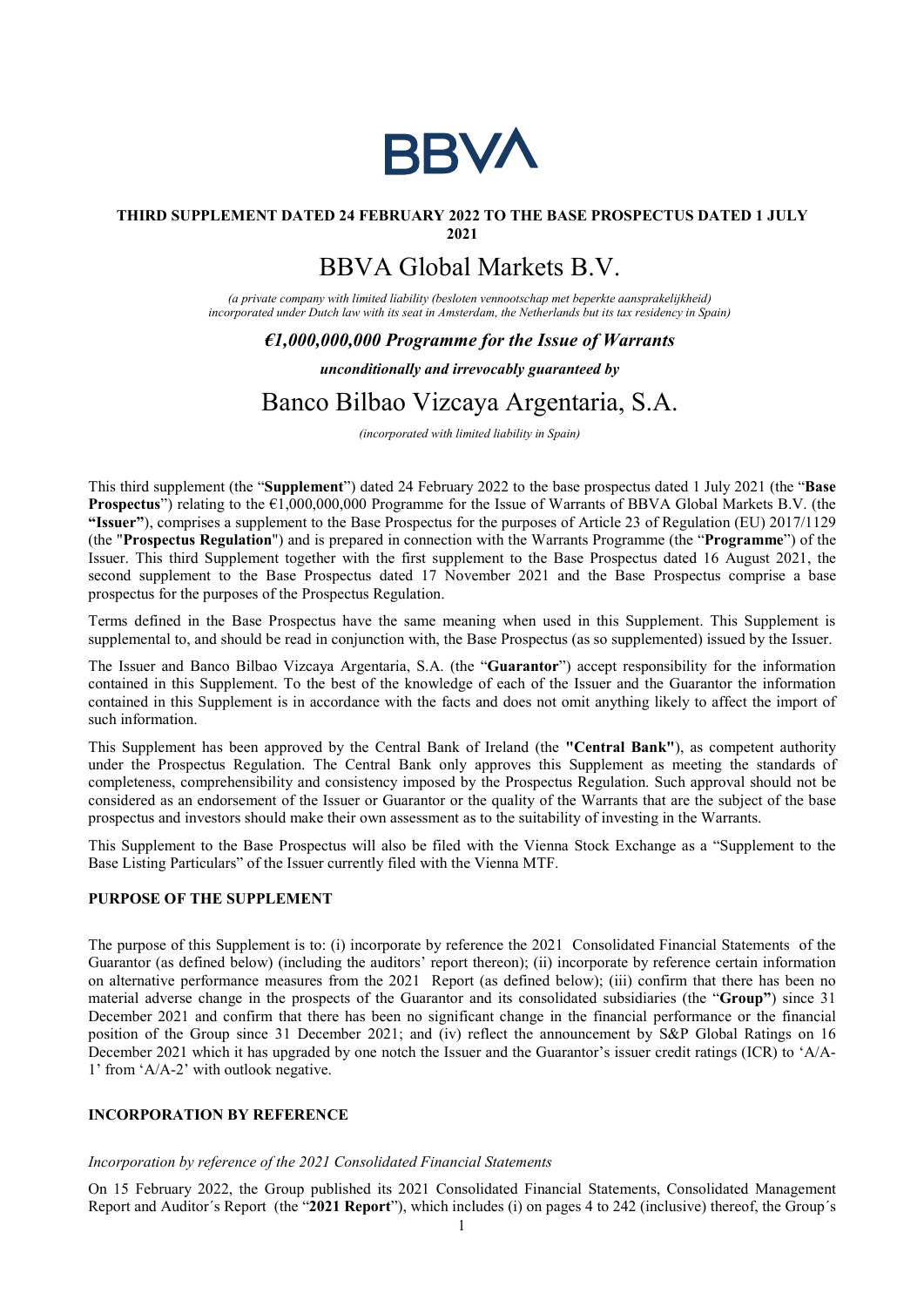audited consolidated financial statements as at, and for, financial year ended 31 December 2021; (ii) on the pages prior to the table of contents of the Consolidated Financial Statements , the auditor´s report (inclusive) thereon ( the "2021 Consolidated Financial Statements"); and on pages 185 to 198 (inclusive) of the Consolidated Management Report 2021 included in the 2021 Report, certain information on alternative performance measures (the "Alternative Performance Measures").

A copy of the 2021 Report has been filed with the Central Bank of Ireland and is available at https://shareholdersandinvestors.bbva.com/wp-

content/uploads/2022/02/5\_2\_2021\_Consolidated\_Annual\_Accounts\_and\_Management\_Report.pdf

By virtue of this Supplement, the pages mentioned above of (i) the 2021 Consolidated Financial Statements and (ii) the Alternative Performance Measures are incorporated by reference in, and form part of, the Base Prospectus as of the date of this Supplement.

The non-incorporated parts of the 2021 Report (pages not mentioned above) are either not relevant for an investor or are covered elsewhere in the Base Prospectus

Copies of all documents incorporated by reference in the Base Prospectus can be obtained from the Guarantor as described therein.

If documents which are incorporated by reference or attached to this Supplement themselves incorporate any information or other documents therein, either expressly or implicitly, such information or other documents will not form part of this Supplement for the purposes of the Prospectus Regulation except where such information or other documents are specially incorporated by reference or attached to this Supplement.

#### SIGNIFICANT OR MATERIAL CHANGE STATEMENT

Paragraph 6 of the General Information section on page 268 of the Base Prospectus shall be deemed to be deleted in its entirety and replaced by the following wording:

"Save as disclosed in this Base Prospectus, there has been no material adverse change in the prospects of the Group since 31 December 2021 and there has been no material adverse change in the prospects of the Issuer since 31 December 2020.

Save as disclosed in this Base Prospectus, there has been no significant change in the financial performance or the financial position of the Group since 31 December 2021 and there has been no significant change in the financial or trading position of the Issuer since 30 June 2021."

#### CHANGE IN CREDIT RATINGS

The last paragraph of the Risk Factor entitled "The Group and some of its subsidiaries depend on their credit ratings and sovereign credit ratings" on page 16 will be deleted in its entirety and replaced by the following wording:

"As a consequence of the COVID-19 pandemic, some rating agencies have reviewed the Group's credit ratings or trends. Specifically, on June 22, 2020 Fitch announced the modification of BBVA's senior preferred debt long-term to A- with stable outlook from A with Rating Watch Negative. On April 1, 2020, DBRS confirmed BBVA's long-term rating of A (High) and maintained the outlook as stable. On December 16 2021, S&P Global upgraded BBVA's long-term issuer credit rating (ICR) to A with outlook negative from A- with outlook stable. There may be more ratings actions and changes in in BBVA's credit ratings in the future as a result of the crisis caused by the COVID-19 pandemic, any of which could have a material adverse effect on the Group's business, financial condition and results of operations."

Paragraph 11 of the General Information section on page 269 of the Base Prospectus shall be deemed to be deleted in its entirety and replaced by the following wording:

"The Guarantor has been rated A by Standard & Poor's Global Ratings Europe Limited ("S&P Global"), A3 by Moody's Investors Services España, S.A. ("Moody's") and A- by Fitch Ratings Ireland Limited ("Fitch"). The Issuer has been rated A by S&P Global and A3 by Moody's. Each of S&P Global, Moody's and Fitch is established in the European Union and is registered under the CRA Regulation. As such, each of S&P Global, Moody's and Fitch is established in the European Union and is registered under the CRA Regulation. As such, each of S&P Global, Moody's and Fitch is included in the list of credit rating agencies published by the European Securities and Markets Authority ("ESMA") on its website (at https://www.esma.europa.eu/supervision/credit-rating-agencies/risk) in accordance with such CRA Regulation.

The Credit Ratings stated above have the following meanings according to the relevant rating agencies: